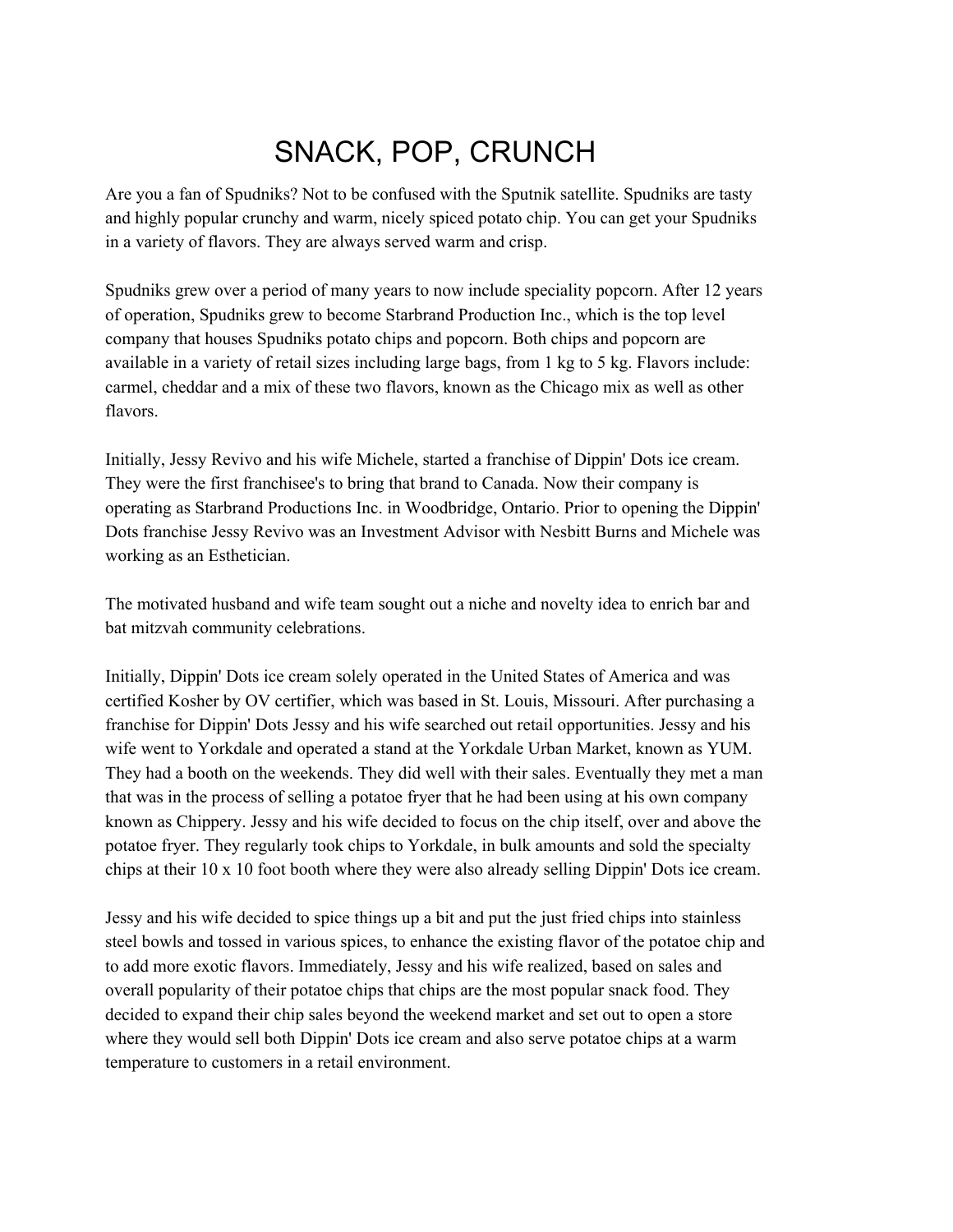Almost upon opening their retail snack outlet they quickly began selling out of stock every weekend. Typically, Jessy sells a 150 gram bag of chips for \$5.99.

Jessy and his wife realized that they had come up with a unique feature of freshly fried and uniquely seasoned potatoe chips that were served warm. The blend of flavors was surely out this world, hence they decided to call this new venture Spudnicks, in honour of the Sputnik space shuttle. Spudniks come in mix and match flavored chips. Unsalted options are also available.

Jessy and his wife opened many retail locations of Dippin' Dots and Spudniks stores. Eventually Jessy decided to focus solely on perfecting the potatoe chip snack so he sold the Canadian franchise rights of Dippin' Dots. At the peak of the joint snacks partnership Jessy had 8 to 10 co co-branded stores for Dippin' Dots and Spudnicks.

Jessy decided to become a distributor for products to stores. He added speciality popped corn, which featured the following delectable flavors: caramel, maple, sweet  $\&$  salty, as well as a regular plain option. To continue on his inventive path for crafting superb snacks, Jessy decided to add spices to the popped corn. To go full force on the popped corn project Jessy bought cooking kettles to make his own batches of popped corn, as well as a carmelizer to create candied corn.

Currently, Spudniks products are sold to caterers and party hosts. He also sells his popped corn and spiced chips on Shopify.

Spudniks now produces popped corn for other brands. Cineplex popped corn is manufactured by Spudniks. Spudniks also produces chips for other brands.

In February of 2019, Jessy Revivo invested in a kettle chip line / batch fryer to mass produce speciality chips onsite, at his own potatoe chip factory, located in Vaughan, Ontario.

Over the last seven years the production facility where Spudniks products are made was vastly increased in size, from initial size of 1200 square feet of mostly office space to now boasting of a 16, 000 square foot full production facility, with; onsite production, packaging and shipments of speciality chips and popped corn.

Currently Spudniks employees 10 to 20 full time staff members. All Starbrand employees are fully trained on proper food safety standards, including; HAACP, GMP and all hold a current Food Handlers Certificate.

Spudniks is now a proud manufacturer and co-packer of other brands that are distributed throughout North America. Spudniks products (speciality popped corn and chips) are sold at Winners / Homesense, as well at Amsterdam microbrewery, in Toronto and at various Kosher